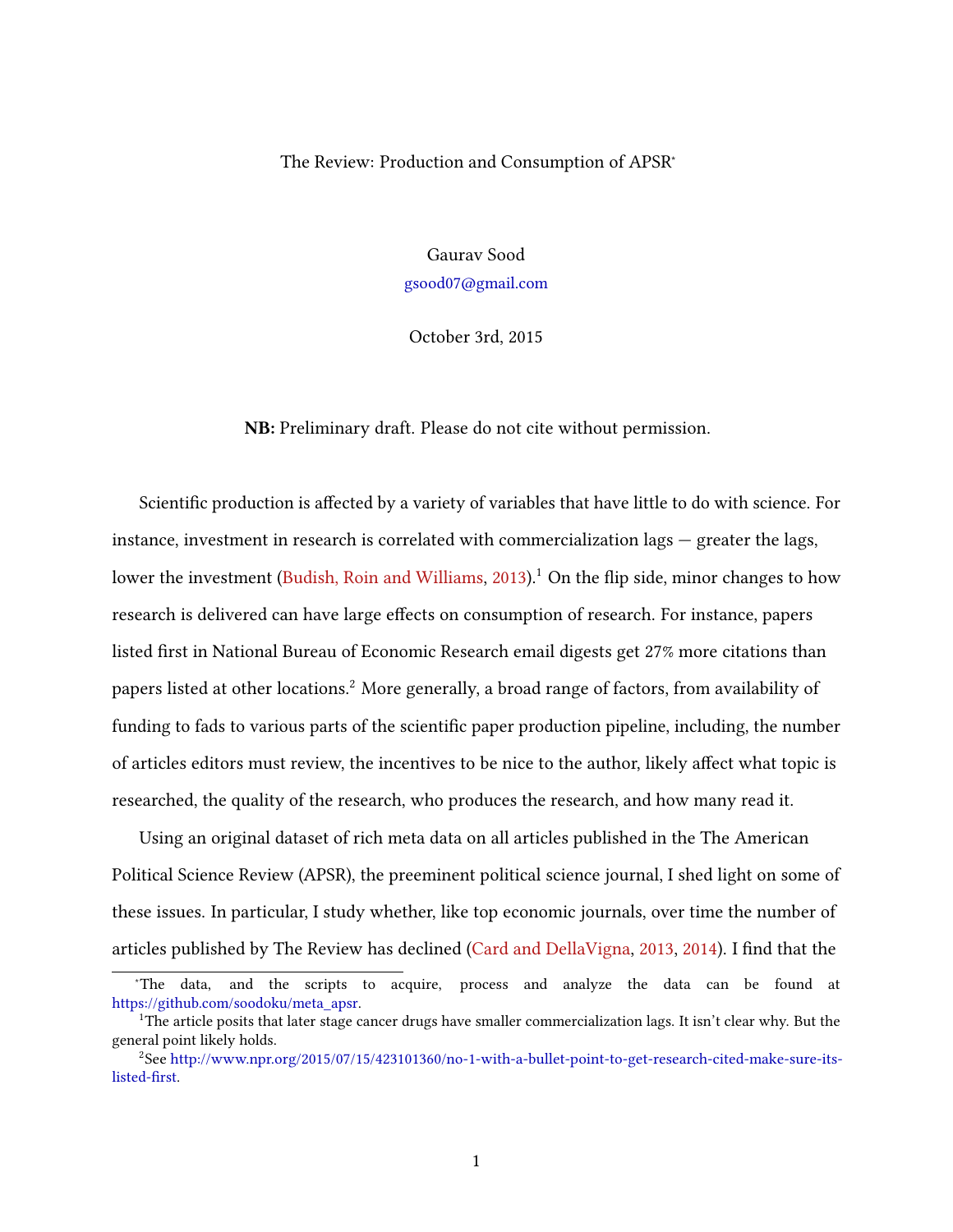number of articles published by the APSR has increased over time, though the number of articles per issue has plateaued over the last thirty or so years.

Next, I investigate two particular aspects of production: co-authorship and gender of authors. For a variety of reasons  $-$  ease of co-authorship, greater differentiation in skills, greater complexity of projects  $-$  the proportion of co-authored articles in a variety of fields is on the rise [\(Barnett, Ault and Kaserman,](#page-12-3) [1988;](#page-12-3) [Card and DellaVigna,](#page-12-1) [2013;](#page-12-1) [Cunningham and Dillon,](#page-12-4) [1997\)](#page-12-4). I study whether that is true for the APSR. Expectedly, I find that co-authorship rates have increased significantly. Second, I estimate the proportion of women per published article in the APSR over time. While the proportion has increased over time, it still remains very low.

Next, I move to study consumption using consumption. I find that both the abstract views and full-text views follow the well-known power law distribution, with a few articles receiving a lot of views and most articles receiving no views. I end by investigating something fun. Some previous analyses have suggested that paper titles have gotten longer over time. $^3$  I check whether this is true for the APSR. I find that it is.

## Data and Results

I scrape the APSR website for the data. Scraping yields a dataset of 30,235 unique document objects. These documents include editor's notes, rejoinders, articles, research notes, book reviews and other miscellanea that have been published in the APSR. I exclude editor's notes, book reviews, etc. from the data. This leaves us with 4,385 articles, which serves as the final dataset. For each article, we know the title, the abstract and the pages spanned (though not the font or the line spacing or the page margins), the names and institutional affiliations of the authors, and the total number of times the abstract, and the full-text of the article have been viewed. In addition, we have information on the number of pages in each issue (volume). To these data, I add imputed gender of the authors — proportion of people with the name who were female according to the

<sup>3</sup>See <http://datacolada.org/2013/12/04/titleogy/>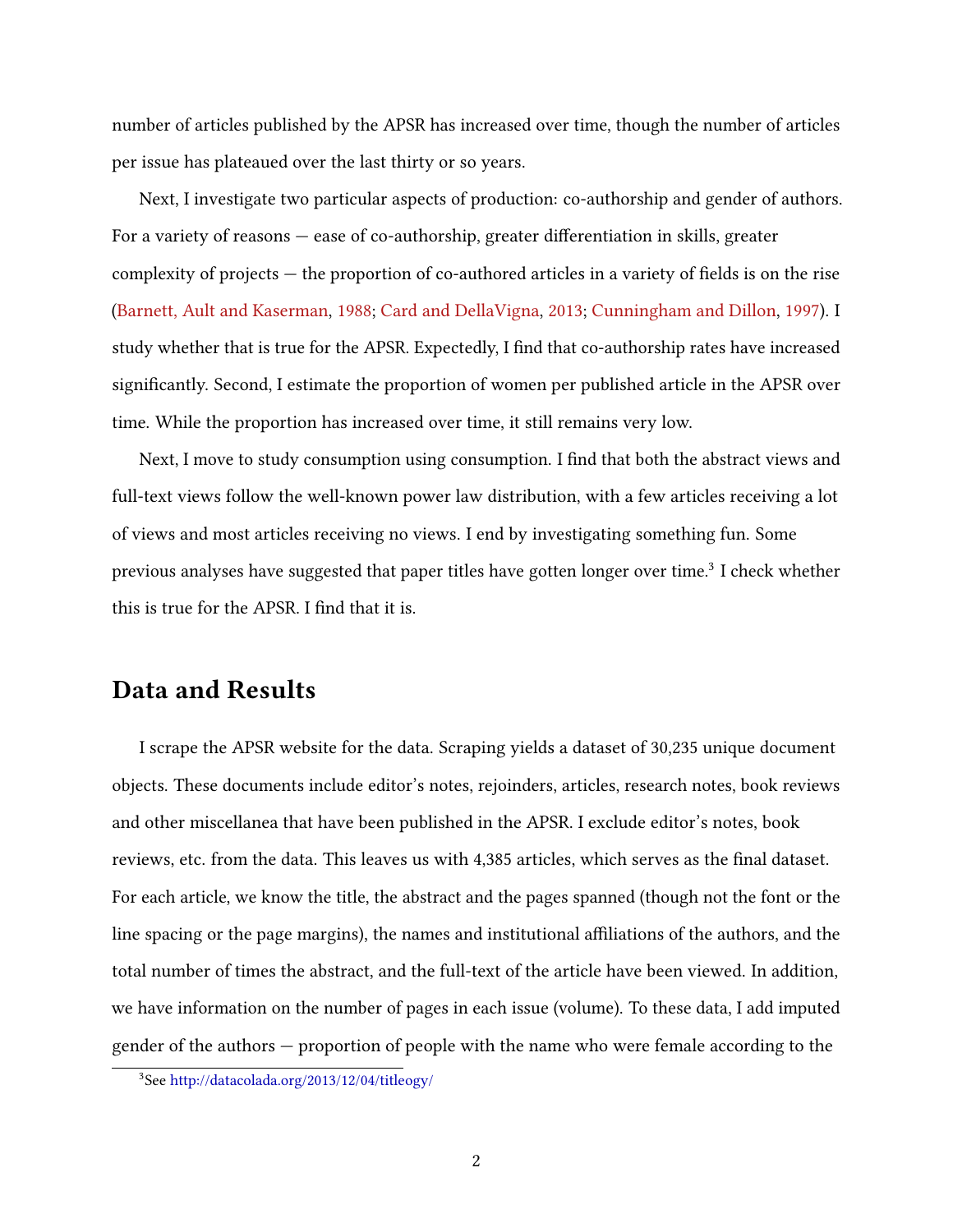census  $-$  using the R Package  $gender$  [\(Mullen,](#page-12-5) [2015\)](#page-12-5).<sup>4</sup> I use these data to answer the questions.

The number of articles published in the top economics journal<sup>5</sup>, The American Economic Review (AER), has declined over the years [\(Card and DellaVigna,](#page-12-2) [2014\)](#page-12-2). This surprising pattern is a result of longer articles and constant size of the issue [Card and DellaVigna](#page-12-2) [\(2014\)](#page-12-2). (Over the past few years, the AER has capped article size.) To see whether the same holds for The APSR, I first investigate article length. Over the past 100 or so years, average article length has shown marked variability (see Figure [1\)](#page-4-0). But unlike top economics journals there is no trend towards longer articles. (It is very likely, however, that the length of online appendices has grown substantially.) This likely reflects a longer tradition of capping article lengths in political science.

Moving to number of articles per issue, unlike top economic journals, over the last hundred years, the number of articles per issue has more than doubled (see Figure [2\)](#page-5-0). Though, over the past thirty or so years, the number of articles per issue has plateaued. Given no trend in article length, and increase in number of articles per issue, it has to be that pages per issue would have increased. And so we find (see Figure [3\)](#page-6-0).

Next, we analyze data on two aspects of production: number of authors per article, and proportion of female authors per article. Looking at the number of authors per article over time, like in other places, co-authorship is on the rise. Though, solo authored papers still make a sizable proportion of publications in the APSR, the modal publication today has two authors (see Figure [4\)](#page-7-0). As for proportion of women per article, the data are distressing. While the proportion of women on each article published in the APSR has risen consistently and sharply, the average article still has just 20% female authors (see Figure [5\)](#page-8-0). (Pairing it with American Political Science Association membership data would provide one (still unsatisfactory) way of getting an estimate of gender bias.)

Flipping the lens and looking at two consumption metrics: number of abstract views and

<sup>4</sup>There are at least two major limitations in how the gender of the names is imputed. First, time can be correlated with gender distribution of a name, and we lack information on the age of the author. I assume that the age of an author's age is uniformly distributed between 25 and 65. While this is unsatisfactory, using different ranges yields very similar results. Second, the data on the names is only from the U.S. Expanding the database to include data from Canada and Europe are obvious next steps.

<sup>&</sup>lt;sup>5</sup>The Quarterly Journal of Economics is the top-ranked economics journal by some measures today.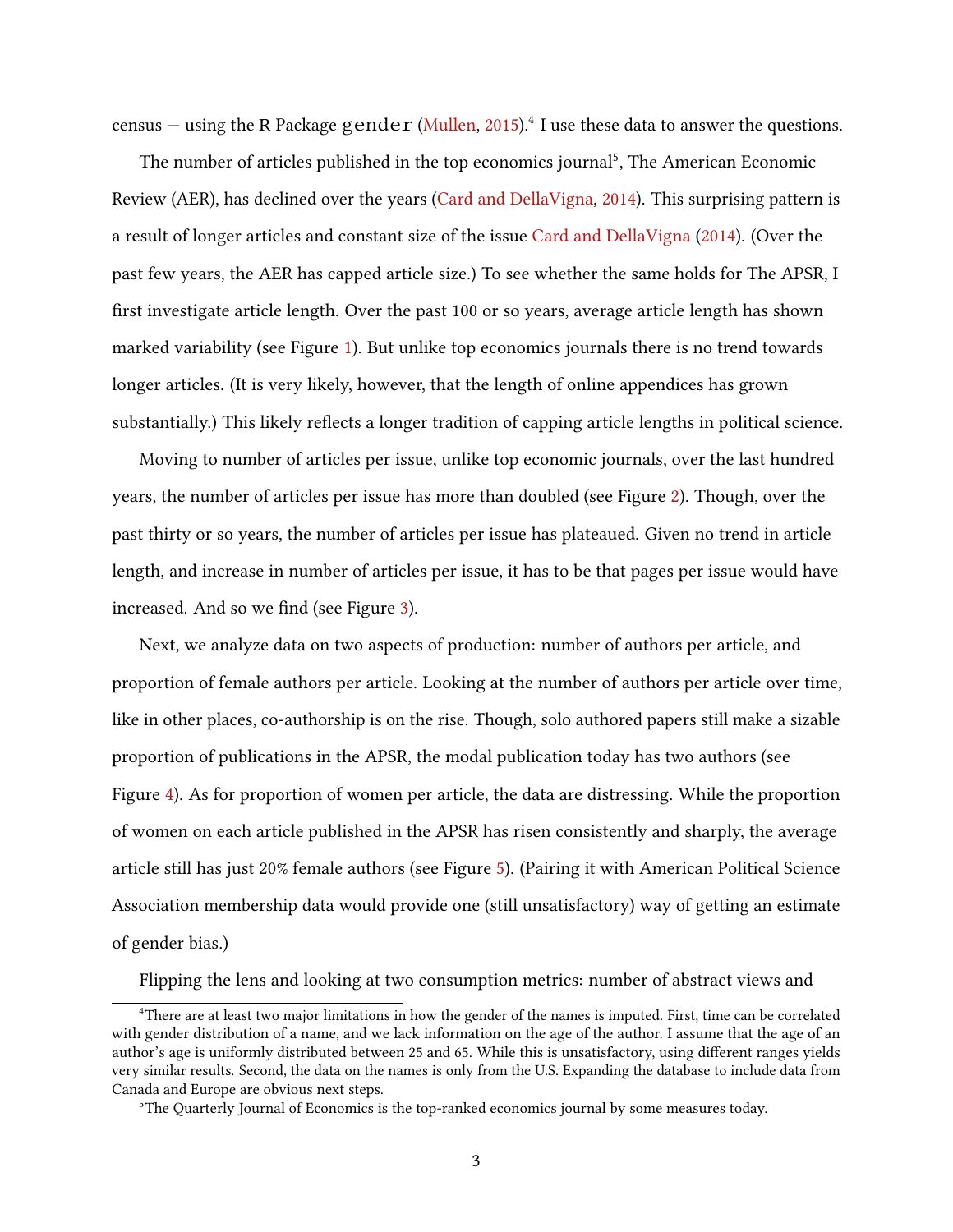number of full-text views, provides a familiar power-law distribution. Most of the articles (abstracts) aren't viewed at all. And a small set of articles gets a lot of views (see Figures [6](#page-9-0) and [8\)](#page-11-0).

Lastly, some fun. Plotting the length of titles of APSR articles over time clearly shows that the titles have become longer over time. In fact, the average title length has increased by 50% — from an average of 50 to about 75 characters today.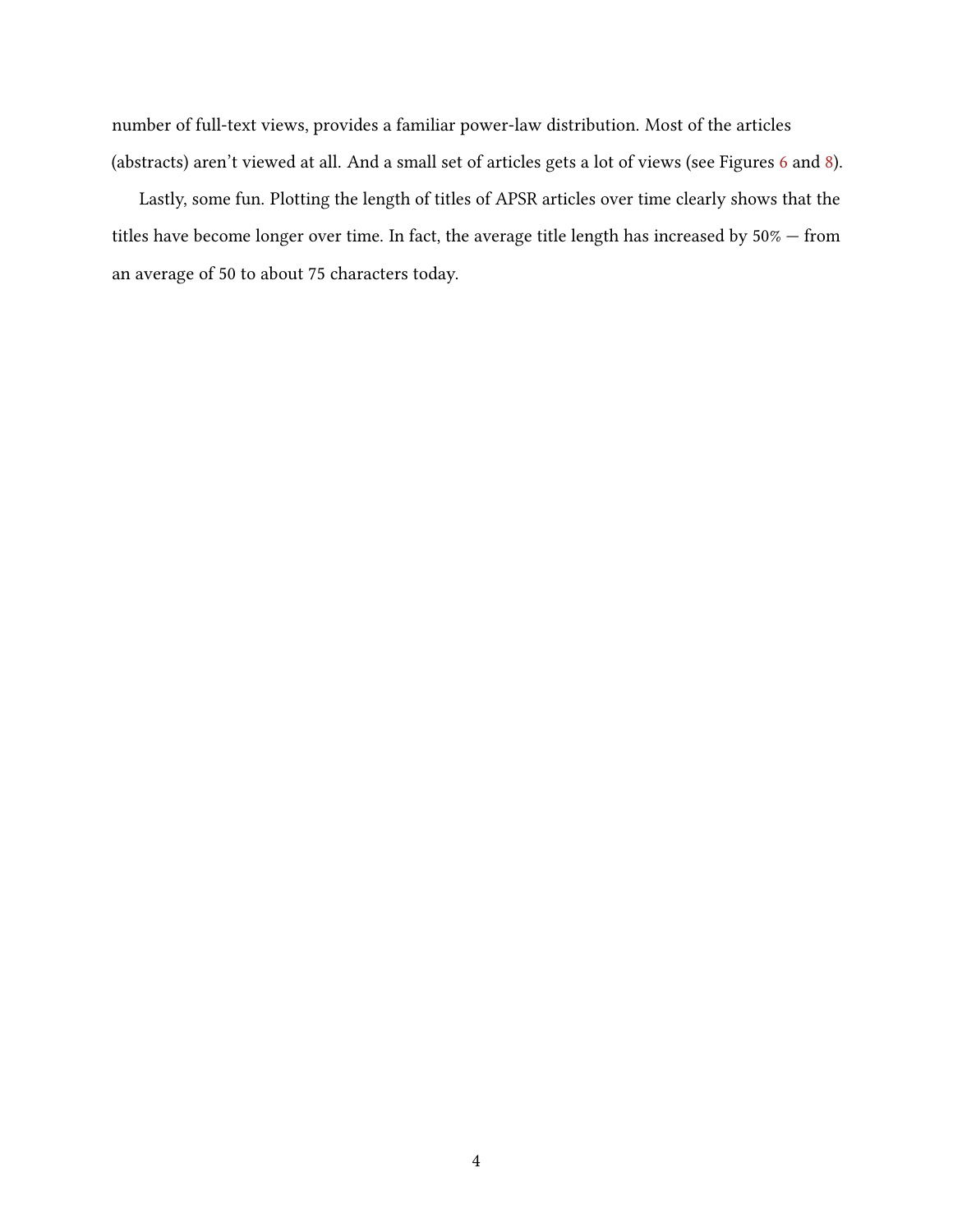<span id="page-4-0"></span>



Publication Year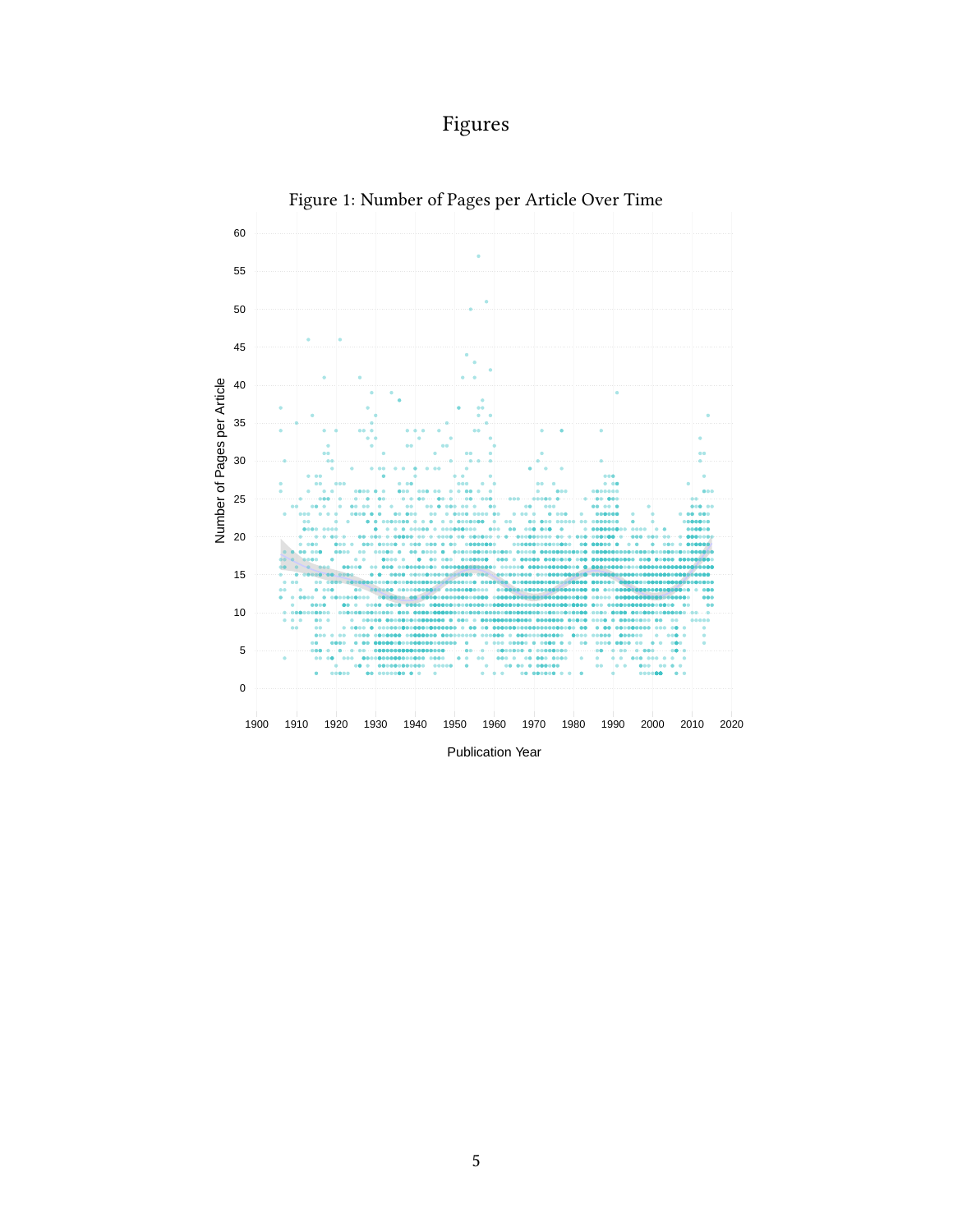

<span id="page-5-0"></span>Figure 2: Number of Articles per Issue Over Time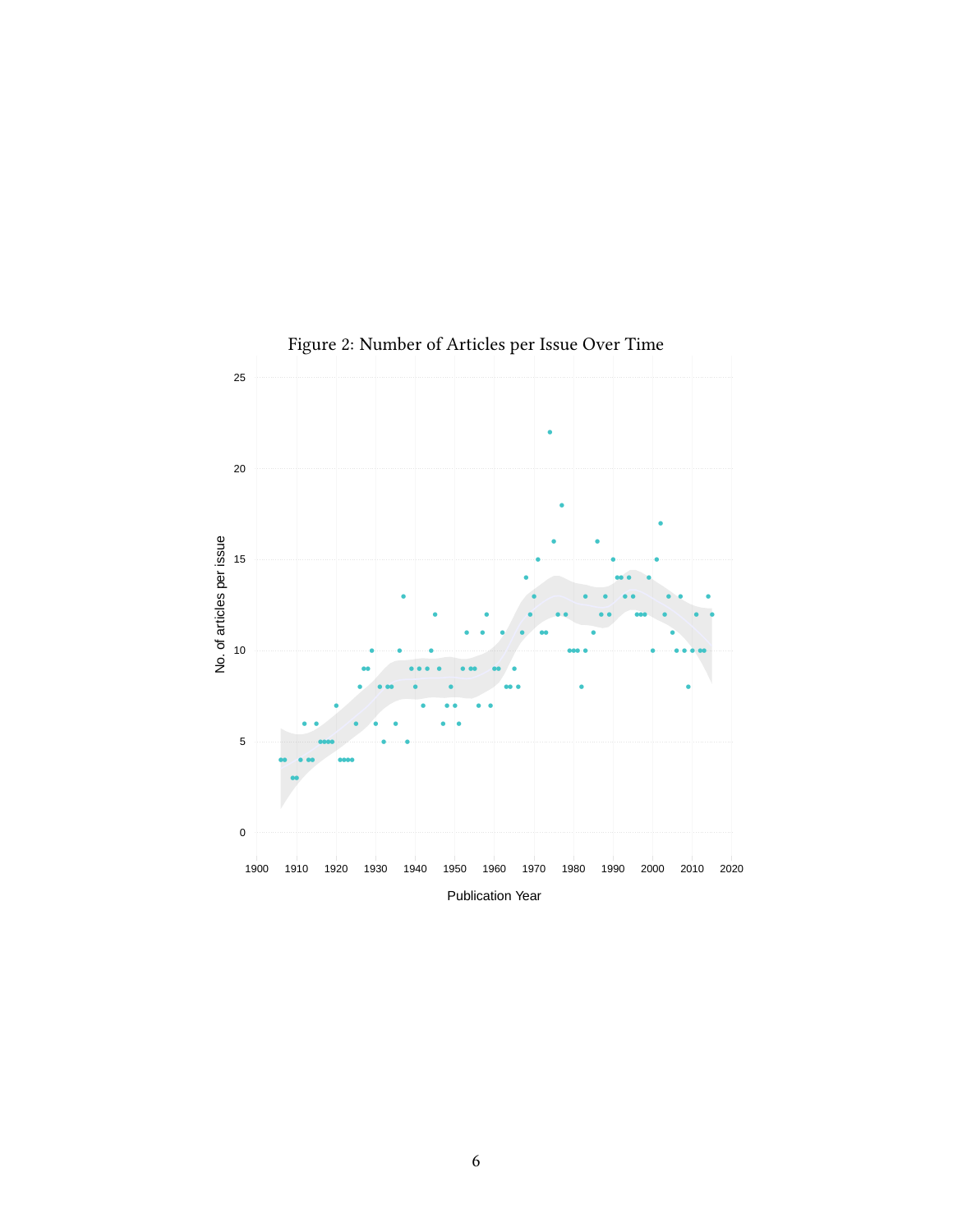

<span id="page-6-0"></span>Figure 3: Pages per Issue Over time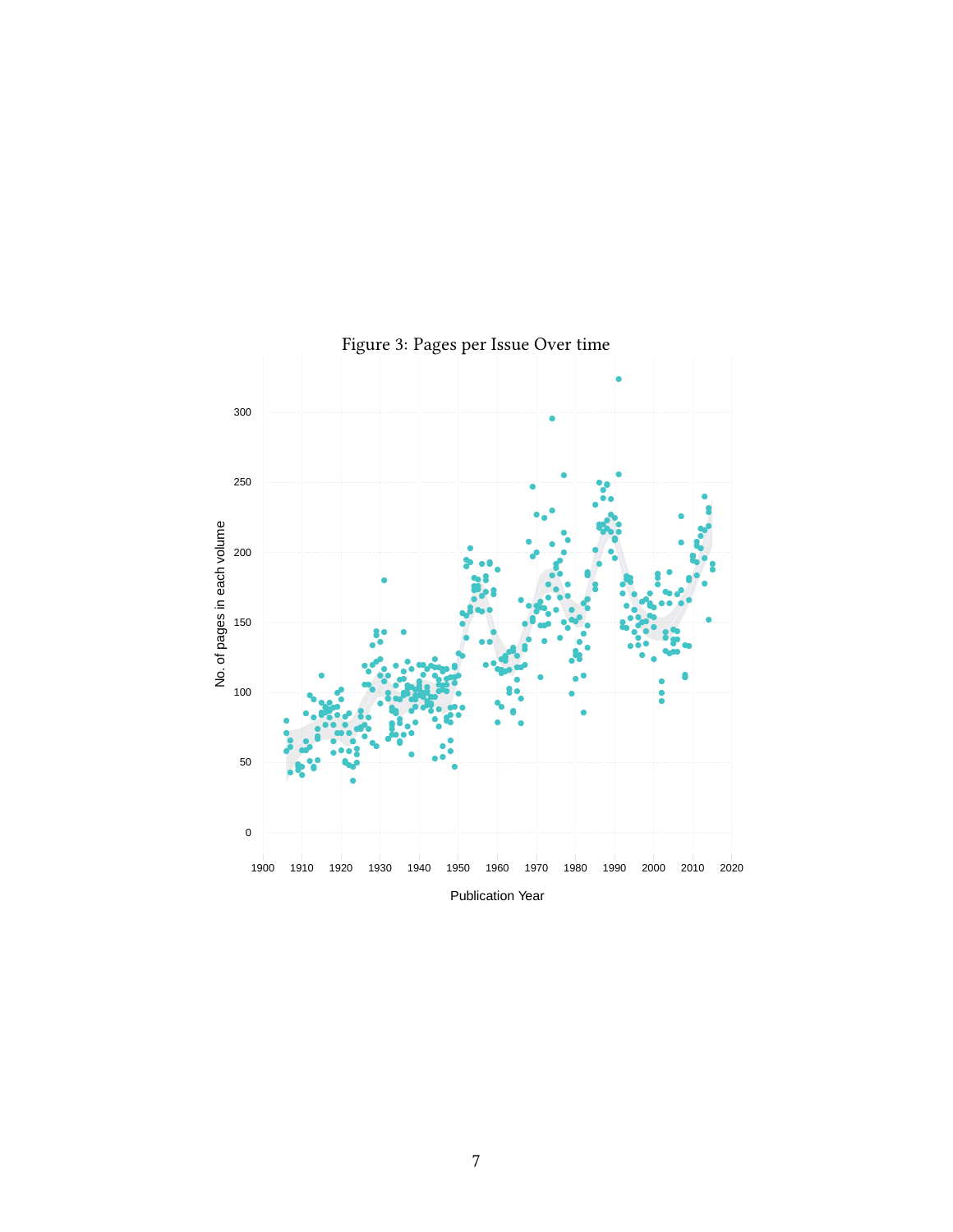

<span id="page-7-0"></span>Figure 4: Number of Authors per Article Over Time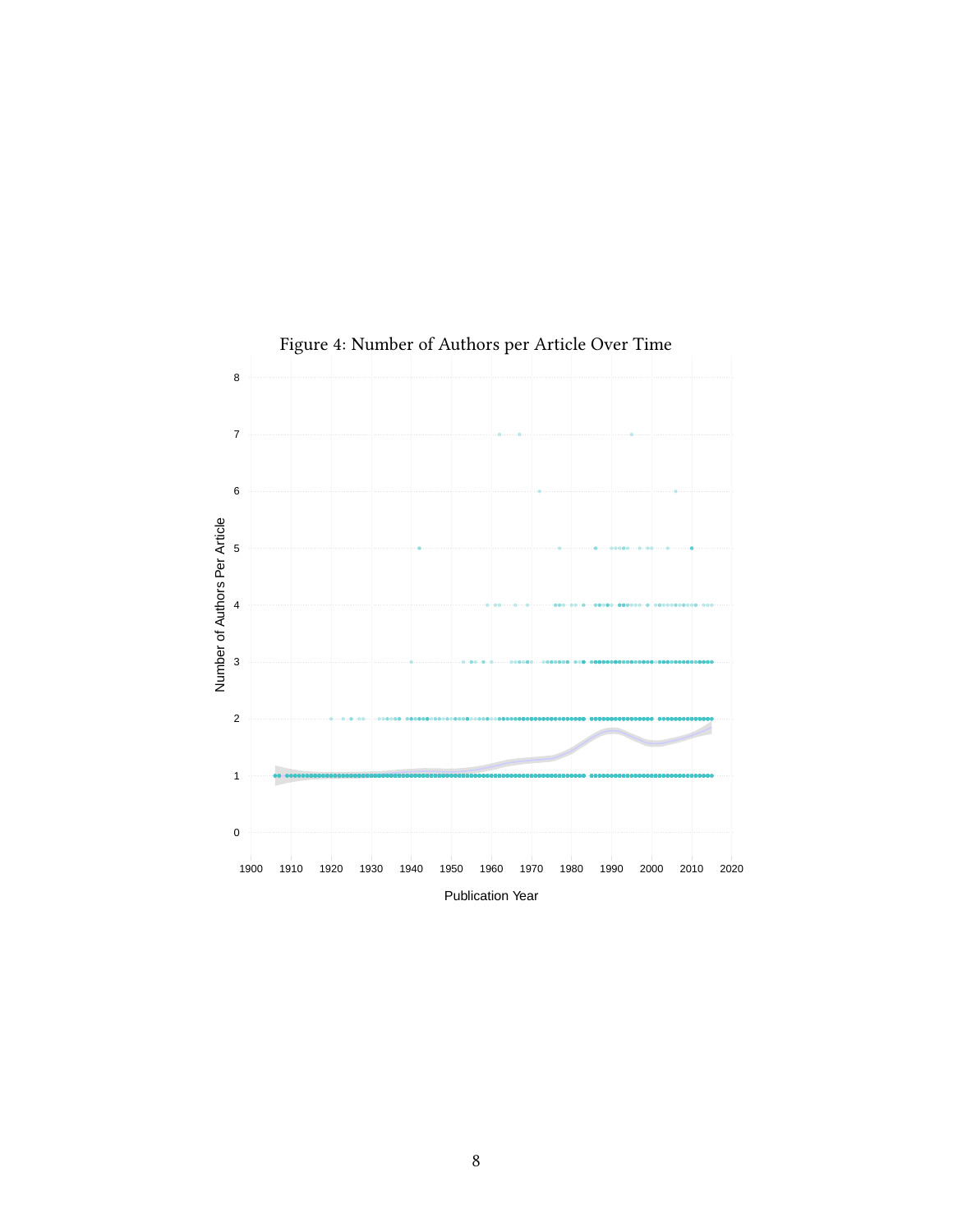

<span id="page-8-0"></span>Figure 5: Proportion of Women Per Article Over Time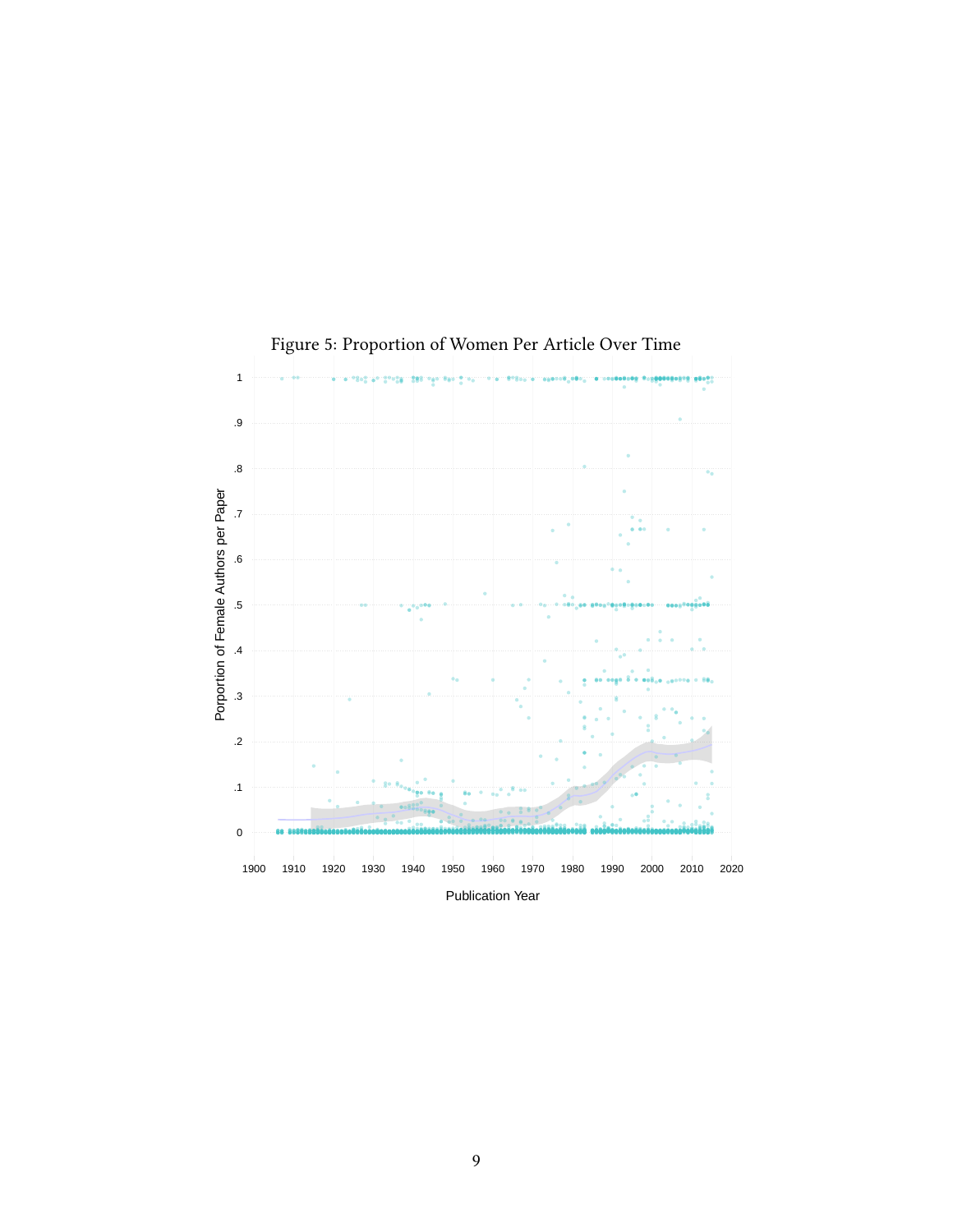<span id="page-9-0"></span>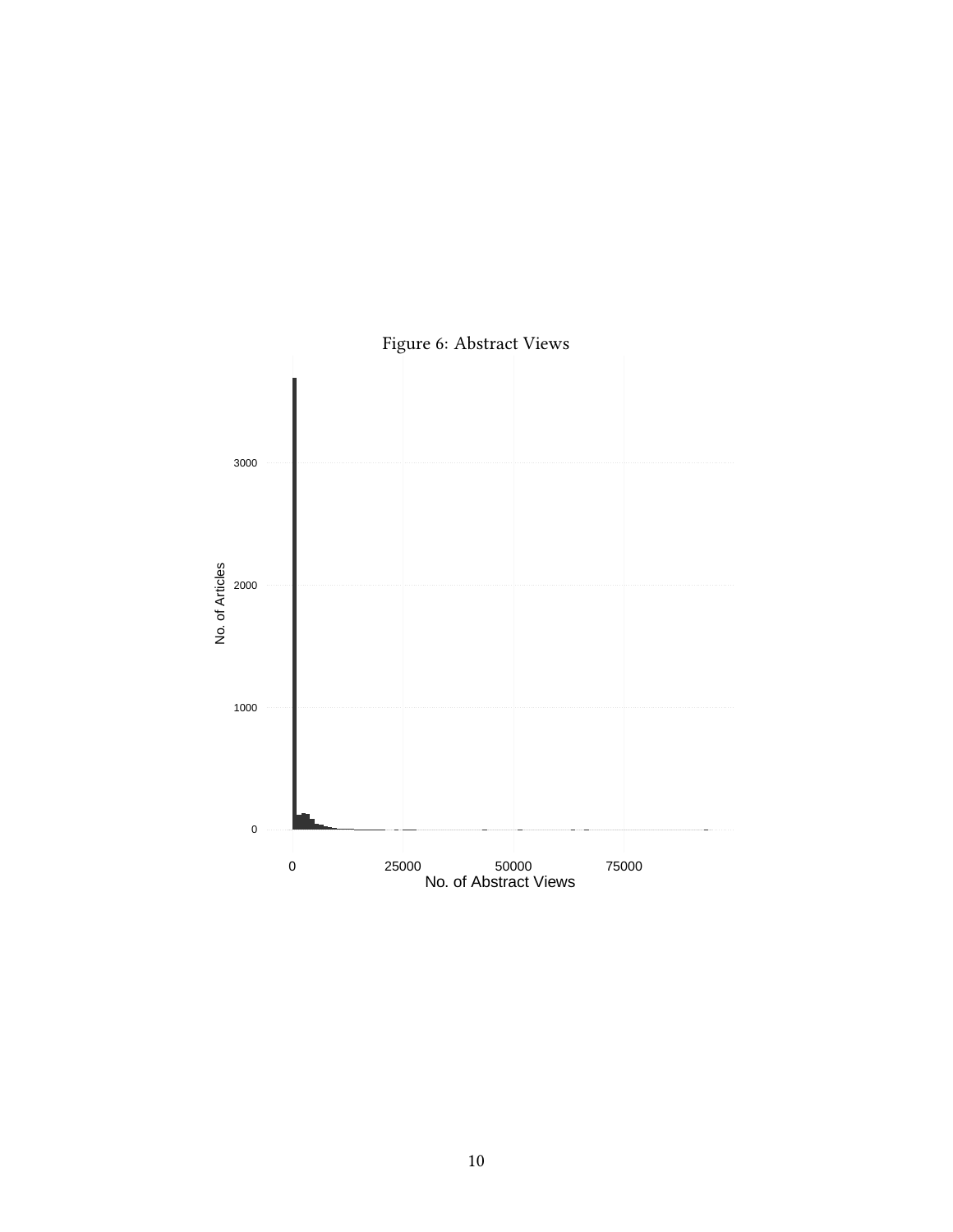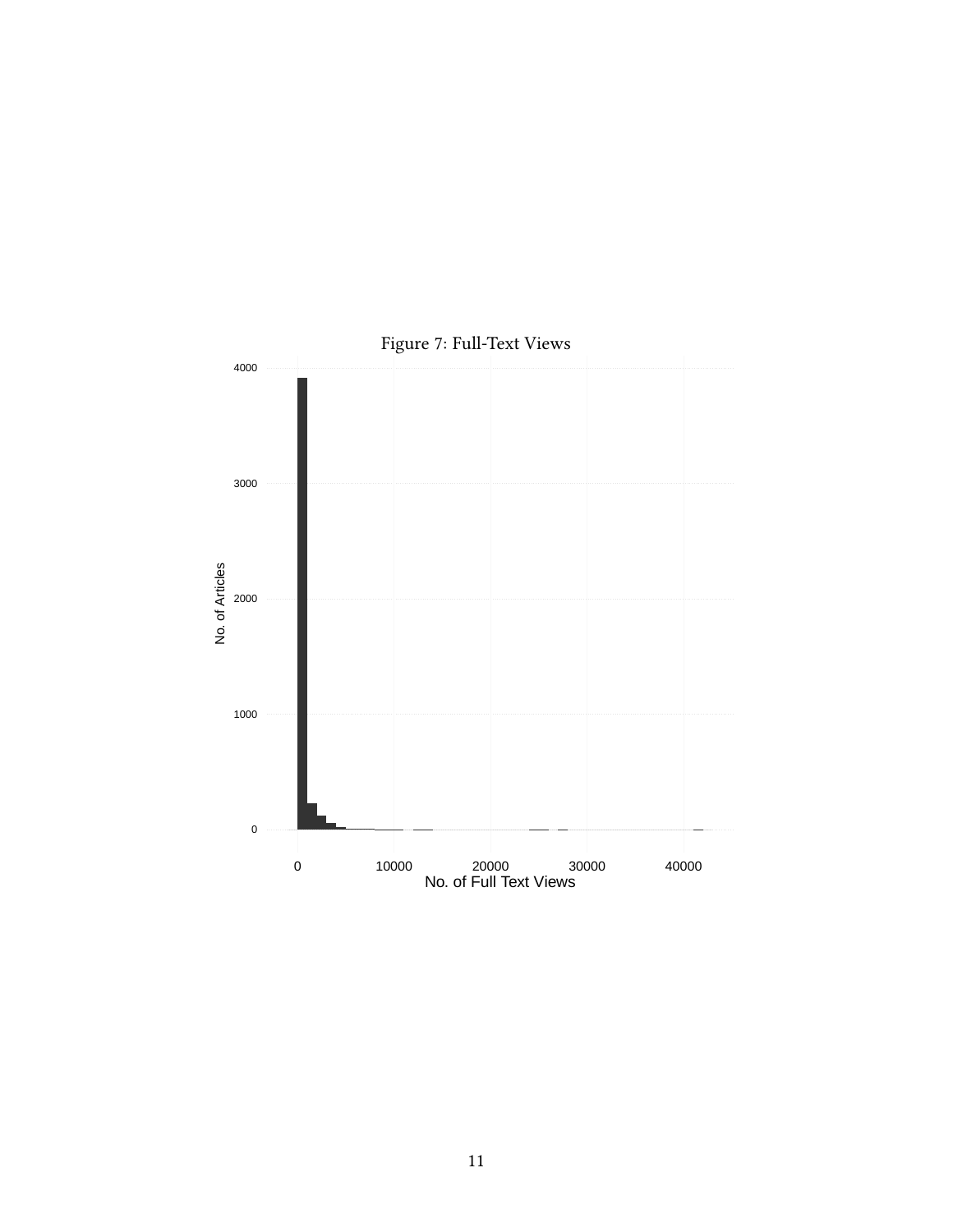

<span id="page-11-0"></span>Figure 8: Title Length Over Time